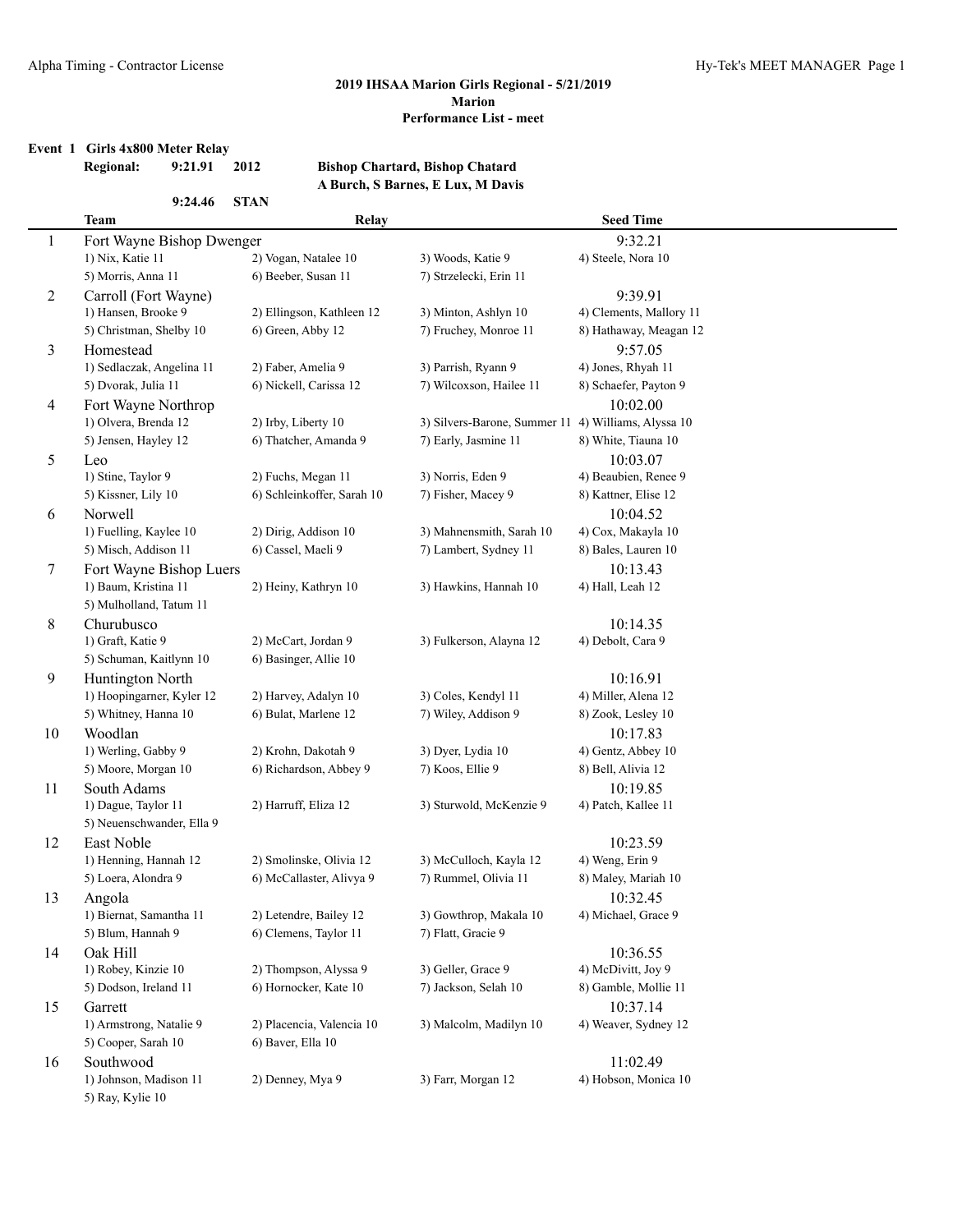## **Event 16 Girls Pole Vault Regional: 13-01 2009 McCardwell - Pendleton Regional: 13-01 2010 Margo Tucker 11-02.00 STAN Name Year School Seed Mark** 1 Burita, Maggie 211 Churubusco 11 -02.00 STAN 2 Garton, Kylie 10 East Noble 10-07.00 3 Gery, Josephine 10 Homestead 10-06.00 4 Smith, Ella 11 Carroll (Fort Wayne) 9-10.00 5 Russell, Veronika 12 Huntington North 9-10.00 6 Hankenson, Mia 11 Bellmont 9-10.00 7 Krizon, Gwendolyn 11 Homestead 9-06.00 8 Nelson, Grace 11 Bellmont 9-00.00 9 Bussard, Brittany 12 Northfield 8-06.00 10 Norman, Delaney 11 East Noble 8-06.00<br>
11 King, Taylor 9 Oak Hill 8-06.00 11 King, Taylor 9 Oak Hill 8-06.00 12 Shearer, Brelle 9 Churubusco 8-06.00 13 Jordan, Anna 12 Central Noble 8-06.00 14 Combs, Jasney 10 Fort Wayne South Side 8-00.00 15 Kuhn, Samantha 11 Fremont 8-00.00 16 Malaivanh, Kailia 11 Lakeland 8-00.00<br>17 Baver. Ella 10 Garrett 8-00.00 17 Baver, Ella 10 Garrett 8-00.00 18 Trine, Isabella 8-00.00 angola 8-00.00 19 Dunham, Danielle 9 Angola 8-00.00<br>
20 Gerke, Jessi 11 Eastside 8-00.00 20 Gerke, Jessi 11 Eastside 8-00.00 21 Collins, Jala 10 Dekalb 8-00.00<br>22 Boggs, Leigha 12 Wabash 7-06.00 22 Boggs, Leigha 12 Wabash 7-06.00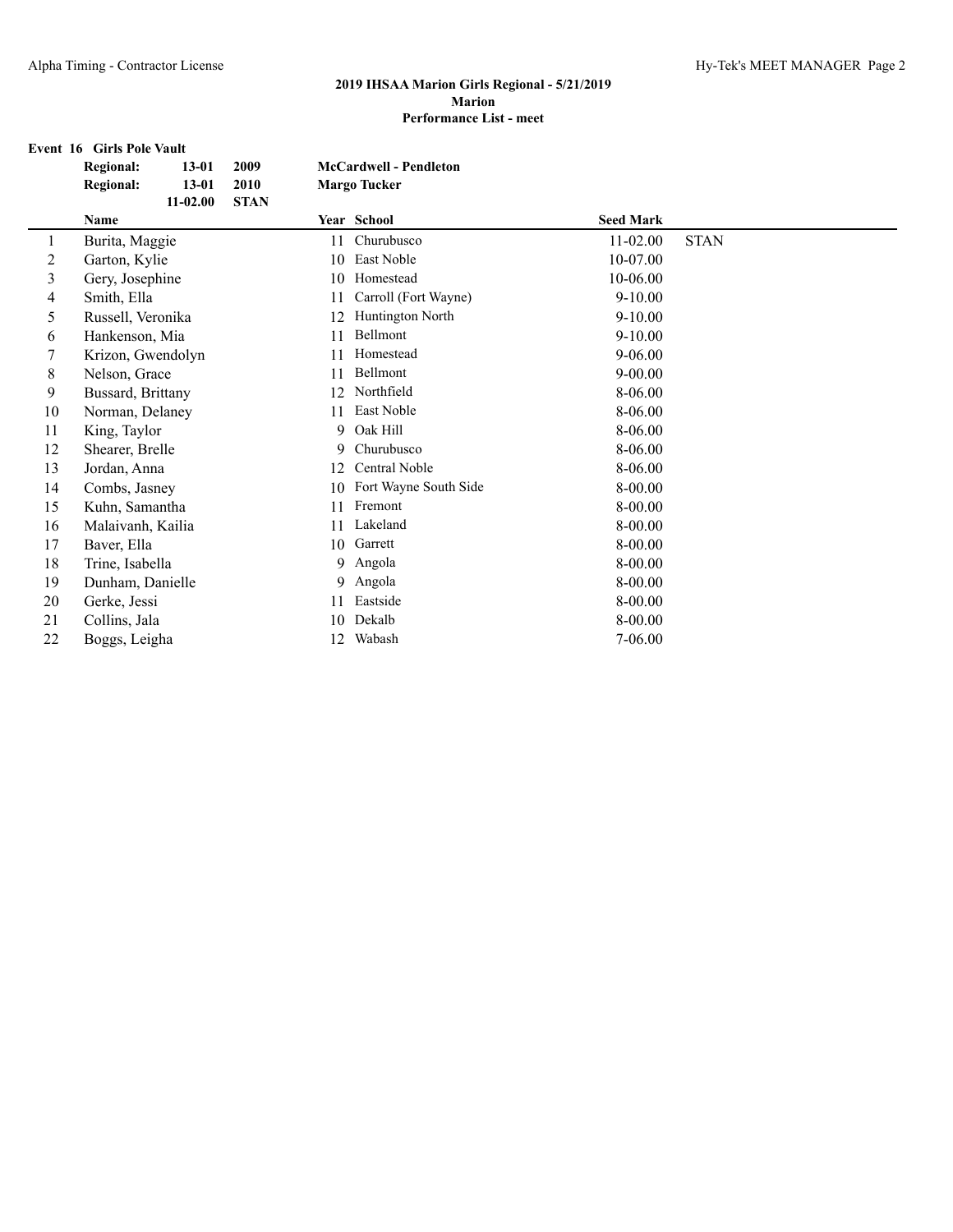## **Event 14 Girls Discus Throw**

|    | <b>Regional:</b><br>155-08.50 | 2014        | <b>Adriana Brown, Lawrence Cen</b> |                  |             |
|----|-------------------------------|-------------|------------------------------------|------------------|-------------|
|    | <b>Regional:</b><br>155-08.50 | 5/27/2014   | Adriana Brown, Lawrence Cen        |                  |             |
|    | 125-05<br>Name                | <b>STAN</b> | Year School                        | <b>Seed Mark</b> |             |
|    | James, Brittnee               | 12          | Homestead                          | 134-05           | <b>STAN</b> |
| 2  | Smith, Kilah                  | 10          | Churubusco                         | 126-00           | <b>STAN</b> |
| 3  | Barnes, Markalah              | 12          | Fort Wayne Northrop                | 122-00           |             |
| 4  | Roose, Keirstin               |             | 10 Lakeland                        | 118-09           |             |
| 5  | Gallmier, Chassy              | 12.         | Churubusco                         | 117-00           |             |
| 6  | Ayres, Katelyn                | 11          | Central Noble                      | 113-01           |             |
| 7  | Birch, Gabby                  | 12          | Bellmont                           | 112-08           |             |
| 8  | Bussard, Gabrielle            | 10          | New Haven                          | 111-05           |             |
| 9  | Wyatt, Mariah                 | 10          | Wabash                             | 110-01           |             |
| 10 | Mantica, Emma                 | 12          | Homestead                          | 109-11           |             |
| 11 | King, Jenna                   | 12          | Eastbrook                          | 107-03           |             |
| 12 | Hill, Ja'najah                | 10          | Fort Wayne Northrop                | 105-04           |             |
| 13 | Sparks, Alexandra             | 9           | Carroll (Fort Wayne)               | 104-04           |             |
| 14 | Horton, Taylor                | 11          | Carroll (Fort Wayne)               | 104-03           |             |
| 15 | Jackson, Leilanu              | 12          | Marion                             | 101-05           |             |
| 16 | Rhoades, Lexy                 | 12.         | East Noble                         | 98-03.50         |             |
|    |                               |             |                                    |                  |             |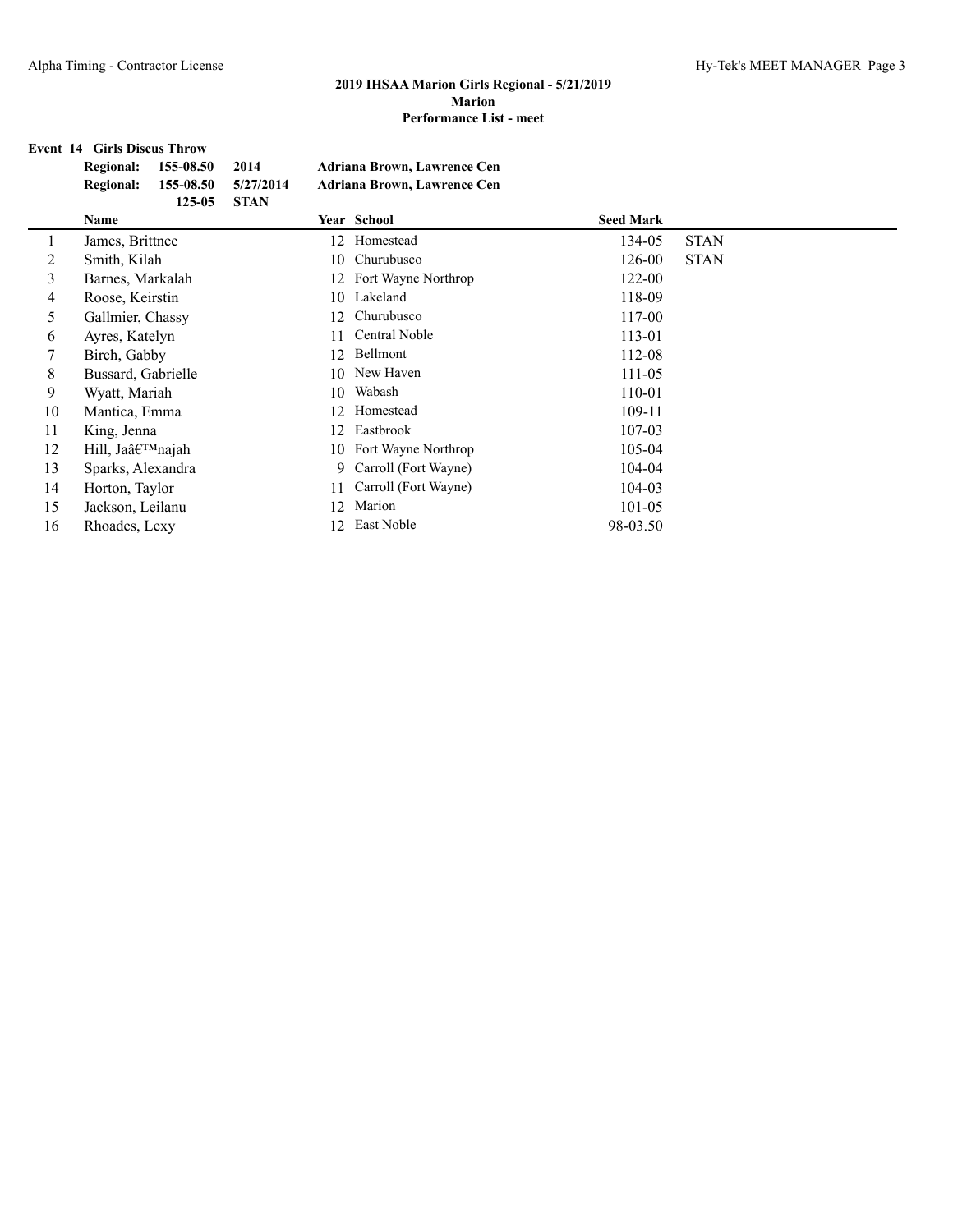## **Event 13 Girls High Jump**

|             | <b>Regional:</b>      | $5 - 07.50$<br>$5-04.50$ | 2007<br><b>STAN</b> |    | <b>Breslin - Cathedral</b>   |                  |  |
|-------------|-----------------------|--------------------------|---------------------|----|------------------------------|------------------|--|
|             | Name                  |                          |                     |    | Year School                  | <b>Seed Mark</b> |  |
| 1           | Leatherman, Meleah    |                          |                     | 12 | Central Noble                | $5-04.00$        |  |
| 2           | Xayarath, Erica       |                          |                     | 12 | Fort Wayne Wayne             | $5 - 02.00$      |  |
| 3           | Coyne, Gracey         |                          |                     | 10 | Heritage                     | $5 - 02.00$      |  |
| 4           | Smith, Adison         |                          |                     | 10 | Fort Wayne Concordia Luthera | $5 - 02.00$      |  |
| 5           | Hudson, Eva           |                          |                     | 9. | Fort Wayne Bishop Dwenger    | 5-01.00          |  |
| 6           | Chaney, Tasia         |                          |                     | 9  | Fort Wayne Snider            | 5-01.00          |  |
| 7           | Schlotter, Brooke     |                          |                     | 11 | Carroll (Fort Wayne)         | 5-01.00          |  |
| $\,$ 8 $\,$ | Williams, Preslee     |                          |                     | 10 | Huntington North             | $5 - 00.00$      |  |
| 9           | Long, Micah           |                          |                     | 11 | Carroll (Fort Wayne)         | $5 - 00.00$      |  |
| 10          | Fuelling, Kaylee      |                          |                     | 10 | Norwell                      | $4 - 10.00$      |  |
| 11          | Dummer, Emma          |                          |                     | 9  | Norwell                      | $4 - 10.00$      |  |
| 12          | Hughes, CaMya         |                          |                     | 11 | New Haven                    | 4-10.00          |  |
| 13          | Aaron, Kalli          |                          |                     | 9  | Prairie Heights              | 4-10.00          |  |
| 14          | Baumert, Olivia       |                          |                     | 9  | Woodlan                      | $4 - 10.00$      |  |
| 15          | Napier, Dezirae       |                          |                     | 12 | Prairie Heights              | $4 - 10.00$      |  |
| 16          | Behm, Brooke          |                          |                     | 12 | <b>Central Noble</b>         | 4-10.00          |  |
| 17          | Walz, Morgan          |                          |                     | 10 | East Noble                   | $4 - 10.00$      |  |
| 18          | Boersma, Hannah       |                          |                     | 9. | Churubusco                   | $4 - 10.00$      |  |
| 19          | Green, Jasmine        |                          |                     |    | 9 Fort Wayne South Side      | $4 - 10.00$      |  |
| 20          | Rettig, Brooklyn      |                          |                     |    | 9 Lakeland                   | 4-10.00          |  |
| 21          | Hellinger, Elizabeth  |                          |                     | 9. | Fort Wayne Concordia Luthera | 4-10.00          |  |
| 22          | Manning, Rachel       |                          |                     | 10 | Eastbrook                    | $4 - 08.00$      |  |
| 23          | VanBlair, Jenna-Reece |                          |                     | 10 | Alexandria-Monroe            | 4-08.00          |  |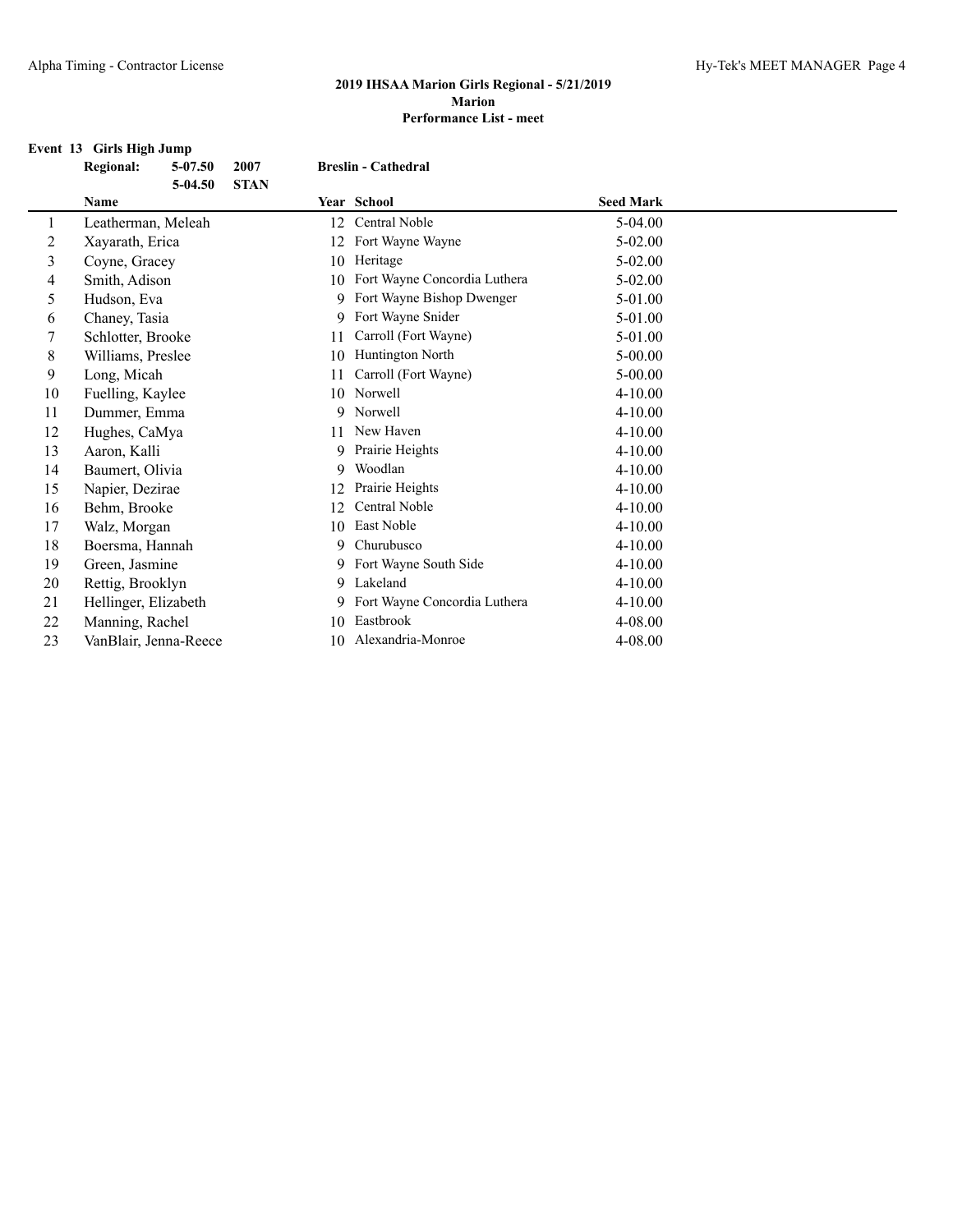## **Event 12 Girls Long Jump**

|    | $\sim$ 0.11 is none vaint.<br><b>Regional:</b><br>$19-05$ | 2007        | <b>Young - Muncie Central</b> |                  |  |
|----|-----------------------------------------------------------|-------------|-------------------------------|------------------|--|
|    | 17-08.25                                                  | <b>STAN</b> |                               |                  |  |
|    | Name                                                      |             | Year School                   | <b>Seed Mark</b> |  |
| 1  | Patterson, Morgan                                         |             | 9 Fort Wayne Northrop         | 17-07.00         |  |
| 2  | Xayarath, Erica                                           | 12          | Fort Wayne Wayne              | 17-02.75         |  |
| 3  | Smith, Adison                                             | 10          | Fort Wayne Concordia Luthera  | 17-01.00         |  |
| 4  | Gealy, Kara                                               | 12          | Homestead                     | $16 - 10.25$     |  |
| 5  | Coyne, Gracey                                             | 10          | Heritage                      | 16-05.00         |  |
| 6  | Torrez, Gabby                                             | 11          | Homestead                     | 16-04.75         |  |
|    | Young, Solaire                                            | 11          | Fort Wayne Bishop Luers       | 16-01.00         |  |
| 8  | Schermerhorn, Madison                                     | 12          | West Noble                    | 16-00.00         |  |
| 9  | Kelley, Bethany                                           | 12          | Dekalb                        | 16-00.00         |  |
| 10 | Ganaway, Trishelle                                        |             | 9 Fort Wayne Snider           | 15-11.50         |  |
| 11 | Chapman, Anah                                             | 12          | Fort Wayne Wayne              | 15-09.75         |  |
| 12 | Howe, Margaret                                            | 12          | Fort Wayne Bishop Dwenger     | 15-09.50         |  |
| 13 | Leslie, Morgann                                           | 10          | Dekalb                        | 15-09.00         |  |
| 14 | Morgan, Macy                                              | 11          | Norwell                       | 15-06.75         |  |
| 15 | Trexler, Adrianna                                         | 12          | Oak Hill                      | 15-01.25         |  |
| 16 | Goff, Eva                                                 | 12          | Southwood                     | 14-11.00         |  |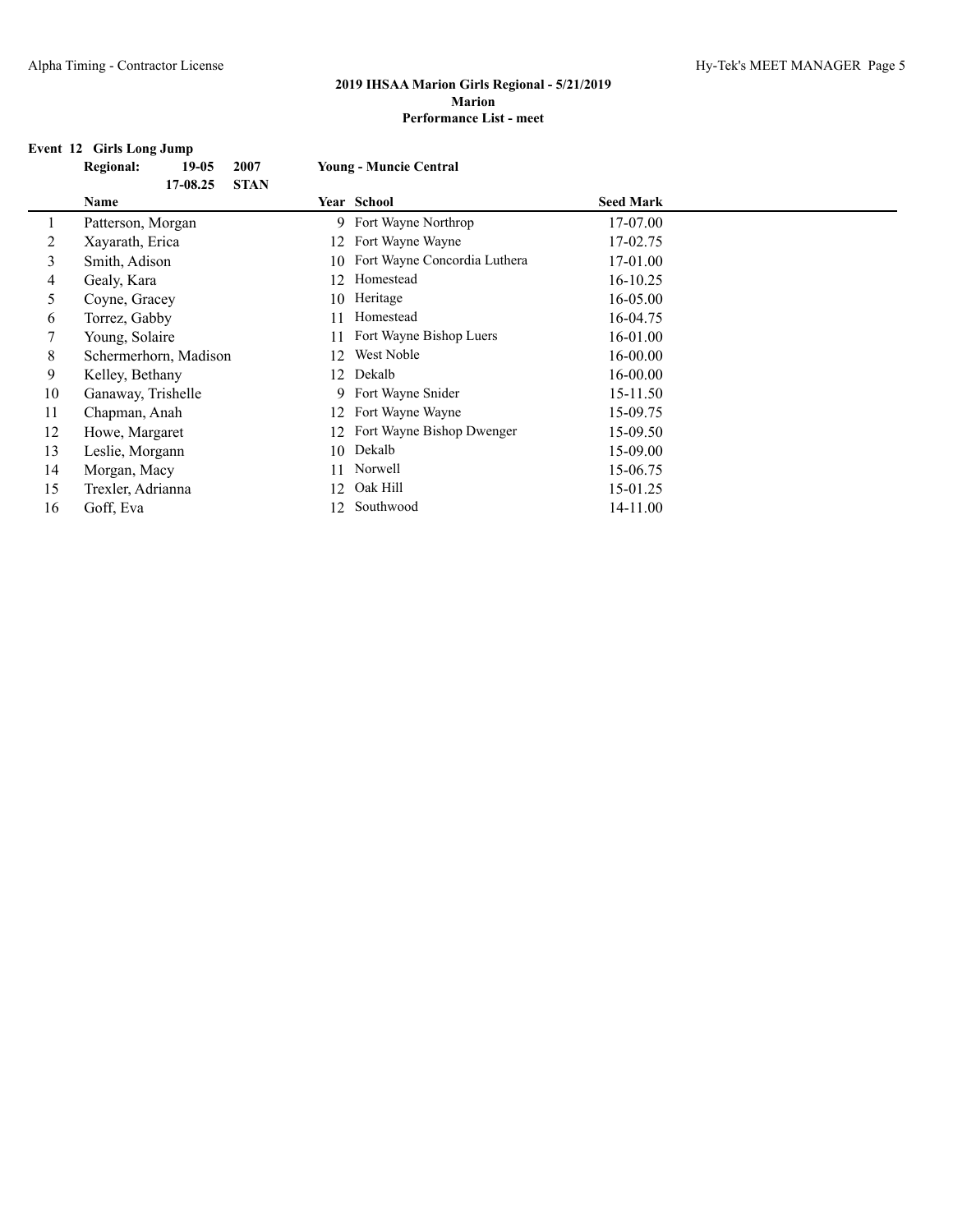## **Event 2 Girls 100 Meter Dash Prelims**

|    | <b>Regional:</b><br>11.78<br>5/23/2017 | Lynna Irby, Pike           |                      |
|----|----------------------------------------|----------------------------|----------------------|
|    | <b>Regional:</b><br>11.86<br>5/27/2014 | Lynna Irby, Pike           |                      |
|    | 12.27<br><b>STAN</b>                   |                            |                      |
|    | Name                                   | Year School                | <b>Seed Time</b>     |
| 1  | Brown, Tionna                          | Fort Wayne Northrop<br>11  | <b>STAN</b><br>12.06 |
| 2  | Wade, Tamara                           | Fort Wayne Snider<br>10    | 12.67                |
| 3  | Davis, Karis                           | 9 Leo                      | 12.76                |
| 4  | Smith, Alison                          | South Adams<br>9.          | 12.90                |
| 5  | Garrison, Grace                        | Carroll (Fort Wayne)<br>12 | 13.11                |
| 6  | Tyler, Ashanti                         | Fort Wayne Wayne<br>9      | 13.12                |
| 7  | Schermerhorn, Madison                  | West Noble<br>12           | 13.13                |
| 8  | Bayman, Addison                        | Woodlan<br>11              | 13.17                |
| 9  | Hurse, Myshell                         | Fort Wayne Wayne<br>9.     | 13.18                |
| 10 | Luna, Michelle                         | Angola<br>12               | 13.20                |
| 11 | Scott, J'Asia                          | Fort Wayne Northrop<br>9   | 13.21                |
| 12 | Singer, Shauna                         | Eastbrook<br>11            | 13.29                |
| 13 | Sanders, Xzonte                        | Fort Wayne Snider<br>10    | 13.32                |
| 14 | Neff, Kelli                            | Southern Wells<br>10       | 13.35                |
| 15 | Forker, Emma                           | East Noble<br>9            | 13.39                |
| 16 | Stookey, Prezli                        | Elwood Community<br>9      | 13.43                |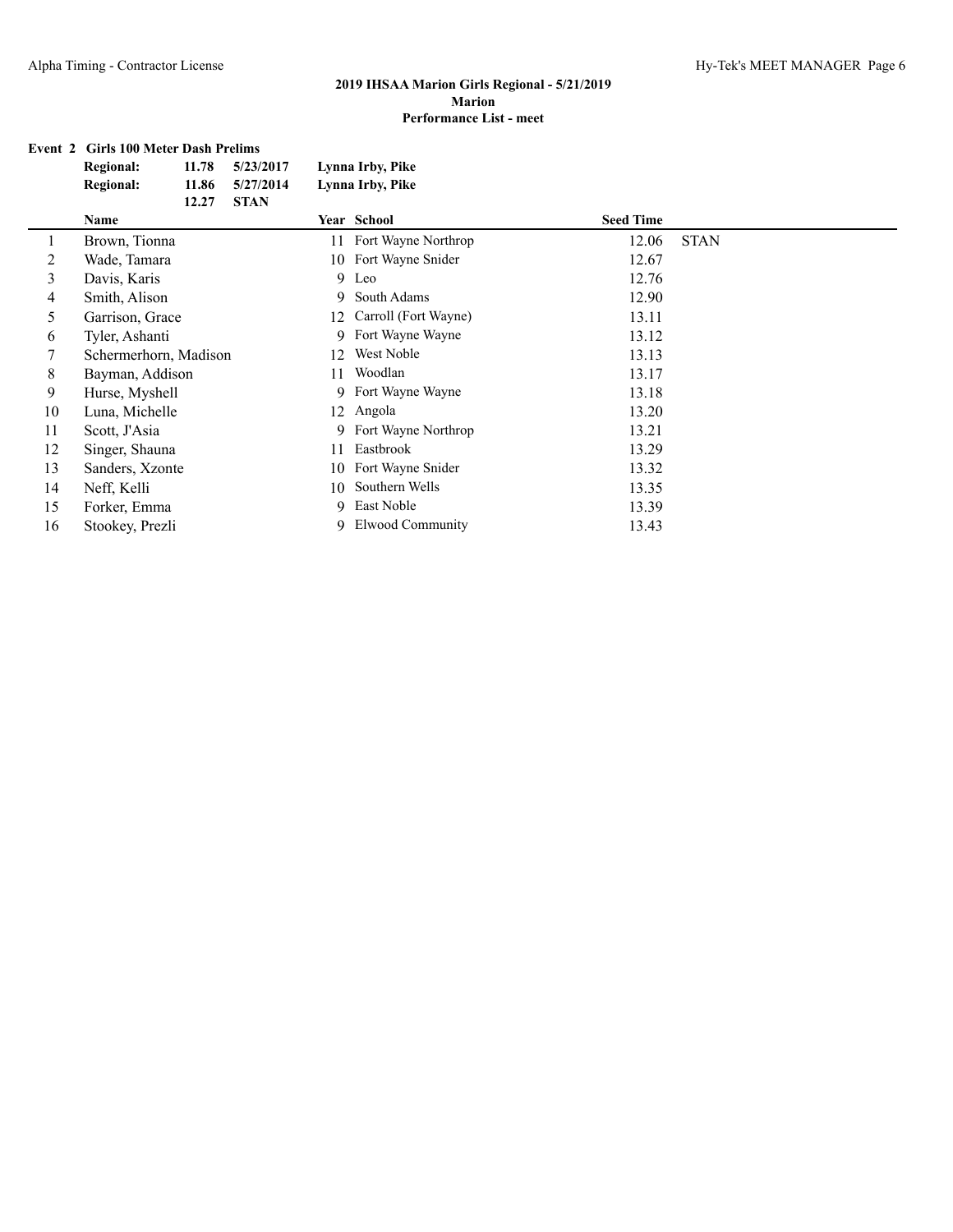# **Event 3 Girls 100 Meter Hurdles Prelims<br>Regional:** 14.33 2005

|    | <b>Regional:</b>      | 14.33 | 2005        |    | <b>Ivy - Muncie Central</b> |                  |  |
|----|-----------------------|-------|-------------|----|-----------------------------|------------------|--|
|    |                       | 15.00 | <b>STAN</b> |    |                             |                  |  |
|    | Name                  |       |             |    | <b>Year School</b>          | <b>Seed Time</b> |  |
|    | Buck, Sophia          |       |             | 12 | Homestead                   | 15.03            |  |
| 2  | Kirkwood, Dylan       |       |             | 12 | Fort Wayne Northrop         | 15.03            |  |
| 3  | Patterson, Morgan     |       |             | 9. | Fort Wayne Northrop         | 15.07            |  |
| 4  | Altum, Audrey         |       |             | 12 | Eastbrook                   | 15.64            |  |
| 5  | Stoppenhagen, Kenlee  |       |             |    | 11 Norwell                  | 15.83            |  |
| 6  | Whitt, Amajanea       |       |             |    | 9 Fort Wayne Wayne          | 15.92            |  |
| 7  | Brock, Erika          |       |             | 11 | Eastside                    | 16.00            |  |
| 8  | Wright, Jaeleen       |       |             | 12 | Homestead                   | 16.03            |  |
| 9  | Neargardner, Emma     |       |             | 9  | Eastbrook                   | 16.07            |  |
| 10 | Hankenson, Mia        |       |             | 11 | Bellmont                    | 16.26            |  |
| 11 | Rodriguez Lugo, Laura |       |             | 12 | Angola                      | 16.49            |  |
| 12 | Boersma, Hannah       |       |             | 9. | Churubusco                  | 16.57            |  |
| 13 | Jordan, Ashton        |       |             | 10 | East Noble                  | 16.76            |  |
| 14 | Malone, Jaycee        |       |             | 10 | Prairie Heights             | 16.89            |  |
| 15 | Beitler, Hannah       |       |             | 11 | South Adams                 | 17.43            |  |
| 16 | Kessler, Sullivan     |       |             | 10 | Eastside                    | 17.48            |  |
|    |                       |       |             |    |                             |                  |  |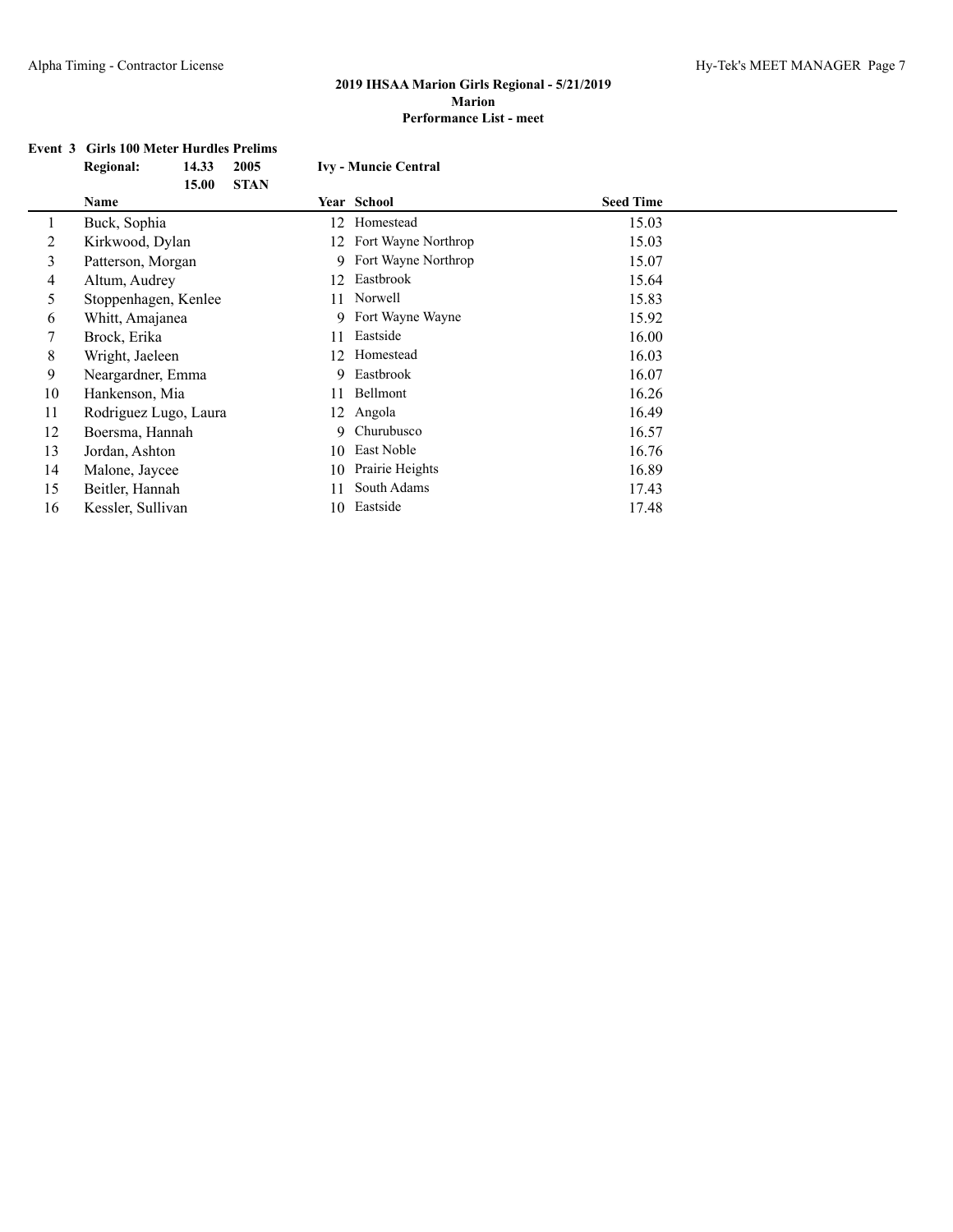# **Event 4 Girls 200 Meter Dash Prelims**

|    | <b>Regional:</b>         | 24.47 | 2012        |    | <b>Chelsea Yeadon, Pike</b> |                  |             |  |
|----|--------------------------|-------|-------------|----|-----------------------------|------------------|-------------|--|
|    |                          | 25.17 | <b>STAN</b> |    |                             |                  |             |  |
|    | Name                     |       |             |    | <b>Year School</b>          | <b>Seed Time</b> |             |  |
|    | Brown, Tionna            |       |             | 11 | Fort Wayne Northrop         | 25.07            | <b>STAN</b> |  |
| 2  | Gorman, Payton           |       |             | 11 | Fort Wayne Snider           | 25.92            |             |  |
| 3  | Lane, Kaylee             |       |             | 12 | Elwood Community            | 26.19            |             |  |
| 4  | Fones, Carli             |       |             |    | Mississinewa                | 26.31            |             |  |
| 5  | Ernsberger, Aleka        |       |             |    | Westview                    | 26.33            |             |  |
| 6  | Schermerhorn, Madison    |       |             | 12 | West Noble                  | 26.47            |             |  |
| 7  | Irby, Jo'Deci            |       |             |    | Fort Wayne Northrop         | 26.64            |             |  |
| 8  | Chapman, Anah            |       |             | 12 | Fort Wayne Wayne            | 26.76            |             |  |
| 9  | Smith, Alison            |       |             | 9. | South Adams                 | 26.86            |             |  |
| 10 | Sawyer-Ewing, Anna-Bella |       |             | 12 | Angola                      | 26.92            |             |  |
| 11 | Hess, Brianna            |       |             | 11 | Carroll (Fort Wayne)        | 27.31            |             |  |
| 12 | Forker, Emma             |       |             | 9  | East Noble                  | 27.32            |             |  |
| 13 | Swing, Haley             |       |             | 12 | Homestead                   | 27.34            |             |  |
| 14 | Garrison, Grace          |       |             | 12 | Carroll (Fort Wayne)        | 27.34            |             |  |
| 15 | Voelker, Kira            |       |             |    | Fort Wayne Bishop Dwenger   | 27.44            |             |  |
| 16 | Neff, Kelli              |       |             | 10 | Southern Wells              | 27.62            |             |  |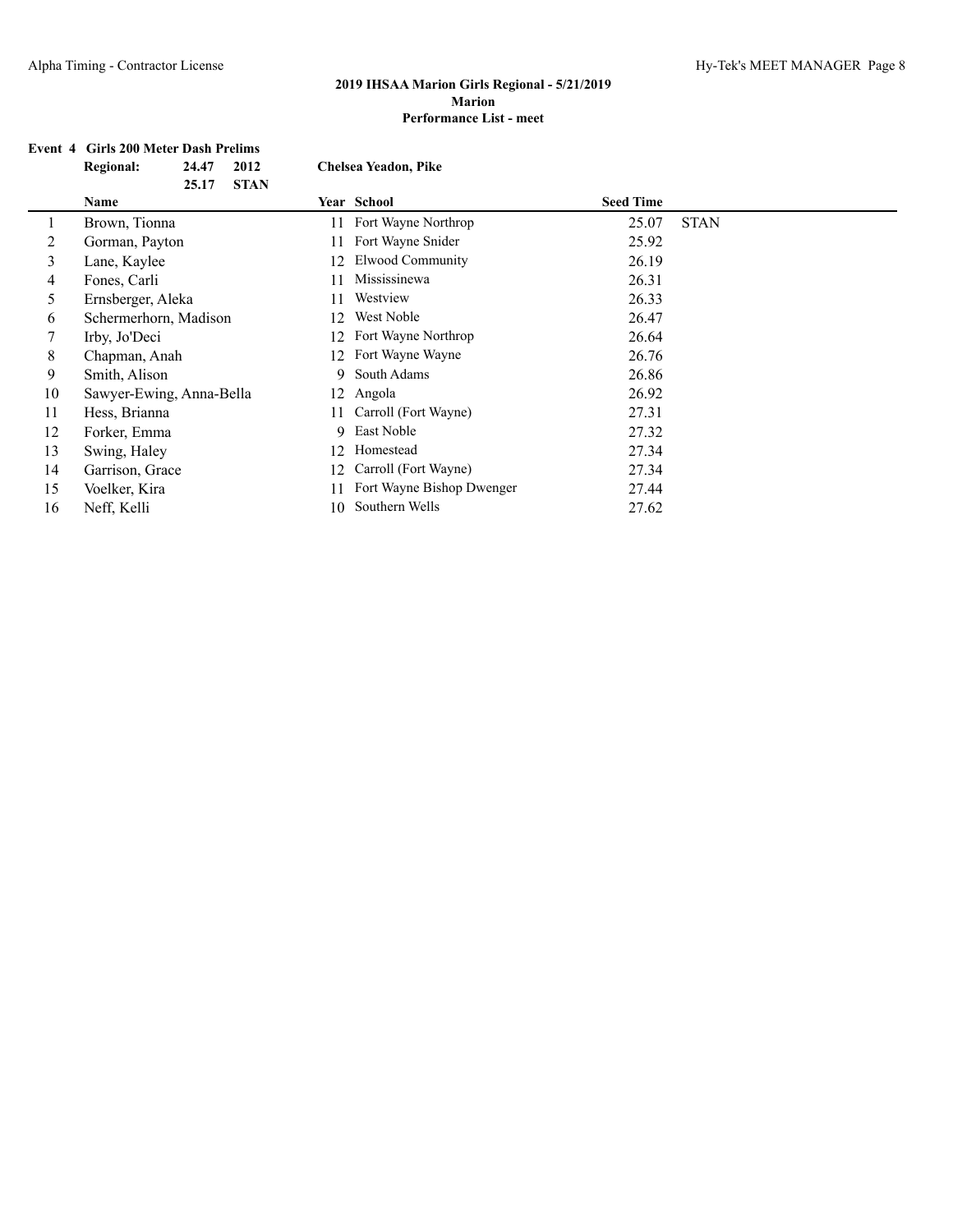## **Event 5 Girls 1600 Meter Run**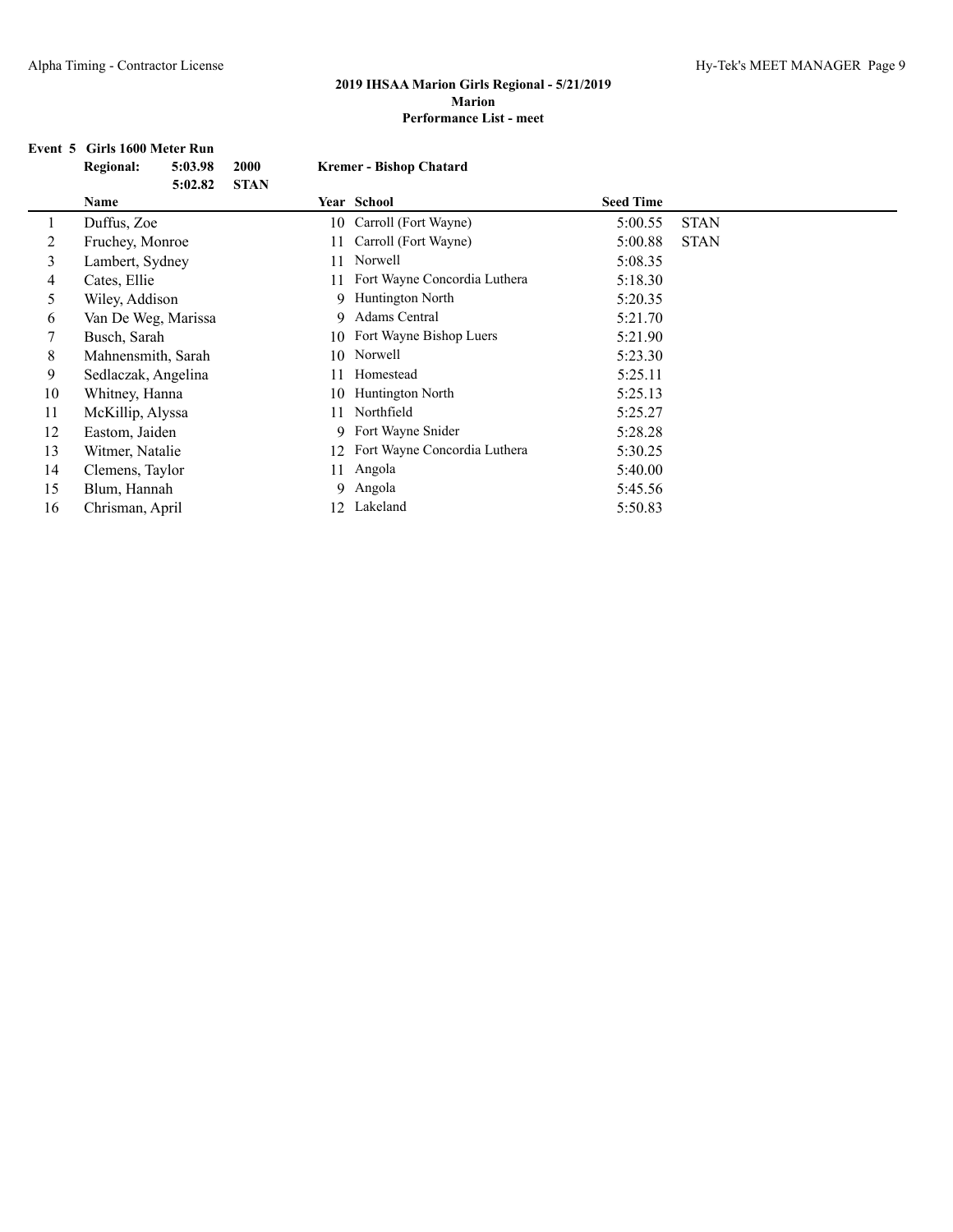#### **Event 6 Girls 4x100 Meter Relay**

|                | <b>Regional:</b>                         | 5/26/2015<br>46.86   | <b>Ben Davis, Ben Davis</b> | S Brown, D Collier, K Simmons, R Woodson          |                               |
|----------------|------------------------------------------|----------------------|-----------------------------|---------------------------------------------------|-------------------------------|
|                | <b>Team</b>                              | 48.77<br><b>STAN</b> | Relay                       |                                                   | <b>Seed Time</b>              |
| $\mathbf{1}$   | Fort Wayne Northrop                      |                      |                             |                                                   | 48.39<br><b>STAN</b>          |
|                | 1) Patterson, Morgan 9                   |                      | 2) Scott, J'Asia 9          | 3) Kirkwood, Dylan 12                             | 4) Brown, Tionna 11           |
|                | 5) Norfleet, Sydni 9                     |                      | 6) Irby, Jo'Deci 12         | 7) Bomersback, Cami 9                             |                               |
| $\overline{c}$ | Fort Wayne Wayne                         |                      |                             |                                                   | 50.04                         |
|                | 1) Xayarath, Erica 12                    |                      | 2) Tyler, Ashanti 9         | 3) Hurse, Myshell 9                               | 4) Chapman, Anah 12           |
|                | 5) Davis, Shiairah 9                     |                      | 6) Mims, Jasmine 11         | 7) Carr, Ciana                                    | 8) Whitt, Amajanea 9          |
| $\mathfrak{Z}$ | Angola                                   |                      |                             |                                                   | 50.50                         |
|                | 1) Almond, Ashaunti 10                   |                      | 2) Rodriguez Lugo, Laura 12 | 3) Sawyer-Ewing, Anna-Bella 14) Luna, Michelle 12 |                               |
|                | 5) Michael, Grace 9                      |                      | 6) Gowthrop, Makala 10      | 7) Trine, Isabella 9                              |                               |
| $\overline{4}$ | Fort Wayne Snider                        |                      |                             |                                                   | 50.93                         |
|                | 1) Wade, Tamara 10                       |                      | 2) Sanders, Xzonte 10       | 3) Sullivan, Crishonda 11                         | 4) Hardy, Nyasia 12           |
|                | 5) Baker, Trinity 10                     |                      | 6) Ganaway, Trishelle 9     | 7) Diaz, Nyasia 10                                | 8) Gorman, Payton 11          |
| 5              | Carroll (Fort Wayne)                     |                      |                             |                                                   | 51.01                         |
|                | 1) Long, Micah 11                        |                      | 2) Hess, Brianna 11         | 3) Shotts, Rylee 10                               | 4) Garrison, Grace 12         |
|                | 5) Murphy, Kelsey 11                     |                      | 6) Novotny, Katelynn 9      | 7) Pendergrass, Kaylin 11                         | 8) Barcelona, Kylie 10        |
| 6              | Homestead                                |                      |                             |                                                   | 51.05                         |
|                | 1) Gealy, Kara 12                        |                      | 2) Torrez, Gabby 11         | 3) Buck, Sophia 12                                | 4) Dager, Claryce 11          |
|                | 5) Swing, Haley 12                       |                      | 6) Wright, Jaeleen 12       | 7) Krizon, Gwendolyn 11                           |                               |
| $\tau$         | Fort Wayne Bishop Dwenger                |                      |                             |                                                   | 51.48                         |
|                | 1) McCarthy, Rachel 10                   |                      | 2) Hudson, Eva 9            | 3) Voelker, Kira 11                               | 4) Howe, Margaret 12          |
|                | 5) Szczepanski, Emily 9                  |                      | 6) Ellinger, Avery 9        | 7) Reecer, Maria 10                               |                               |
| 8              | East Noble                               |                      |                             |                                                   | 51.56                         |
|                | 1) Forker, Emma 9                        |                      | 2) Rhoades, Lexy 12         | 3) Henning, Hannah 12                             | 4) Becker, Anna 10            |
|                | 5) Fitzhams, Mattie 12                   |                      | 6) Carpenter, Jasmine 11    | 7) Garton, Kylie 10                               | 8) Jordan, Ashton 10          |
| 9              | New Haven                                |                      |                             |                                                   | 51.59                         |
|                | 1) Jackson, TeChiya 10                   |                      | 2) Hughes, CaMya 11         | 3) Williams, Kayla 10                             | 4) Bland, T'Naya 9            |
| 10             | Leo                                      |                      |                             |                                                   | 51.78                         |
|                | 1) Davis, Karis 9                        |                      | 2) Handshoe, Leah 9         | 3) Hissong, MaryKate 11                           | 4) Smith, Kinsey 12           |
|                | 5) Fuchs, Megan 11                       | 6) Gill, Jacky 9     |                             | 7) Dager, Brook 9                                 | 8) Moher, Abby 10             |
| 11             | Garrett                                  |                      |                             |                                                   | 51.97                         |
|                | 1) Spiece, Tia 10<br>5) Wichman, Erin 11 |                      | 2) Kioski, Emma 10          | 3) Armstrong, Natalie 9                           | 4) Moore, Jada 11             |
|                |                                          |                      | 6) Warfield, Payton 11      |                                                   |                               |
| 12             | Eastbrook<br>1) Roseberry, Ruby 9        |                      | 2) Chellis, Camden 9        | 3) Hiles, Allyson 9                               | 52.06<br>4) McDaniel, Chloe 9 |
|                | 5) Singer, Shauna 11                     |                      | 6) Hinshaw, Vivian 9        | 7) Altum, Audrey 12                               |                               |
| 13             | Churubusco                               |                      |                             |                                                   | 52.36                         |
|                | 1) Boersma, Hannah 9                     |                      | 2) Hosted, Mariah 10        | 3) Przemielewski, Sierra 12                       | 4) Shearer, Brelle 9          |
|                | 5) Burita, Maggie 11                     |                      | 6) Zuk, Isabelle 9          | 7) Malott, Meranda 12                             | 8) Konger, Brooke 10          |
| 14             | Norwell                                  |                      |                             |                                                   | 53.10                         |
|                | 1) Lipp, Lanie 10                        |                      | 2) Shelton, Maiah 10        | 3) Fuelling, Kaylee 10                            | 4) Bennett, Taylor 10         |
|                | 5) Arnold, Hannah 11                     |                      | 6) Anderson, Kaylee 9       | 7) Morgan, Macy 11                                | 8) Stoppenhagen, Kenlee 11    |
| 15             | Huntington North                         |                      |                             |                                                   | 53.20                         |
|                | 1) Gross, Grace 10                       |                      | 2) Clanin, Lily 10          | 3) Dorsett, Peyton 12                             | 4) Williams, Preslee 10       |
|                | 5) Shearer, Makenna 9                    |                      | 6) Russell, Veronika 12     | 7) Goodrich, Brooklynn 12                         | 8) Hiday, Christine 11        |
| 16             | Mississinewa                             |                      |                             |                                                   | 53.57                         |
|                | 1) Webb, Alayna 10                       |                      | 2) Ulerick, Taylor 10       | 3) Rodgers, Zoe 10                                | 4) Skeens, Haleigh 11         |
|                | 5) Lucas, Beth 12                        |                      |                             |                                                   |                               |
|                |                                          |                      |                             |                                                   |                               |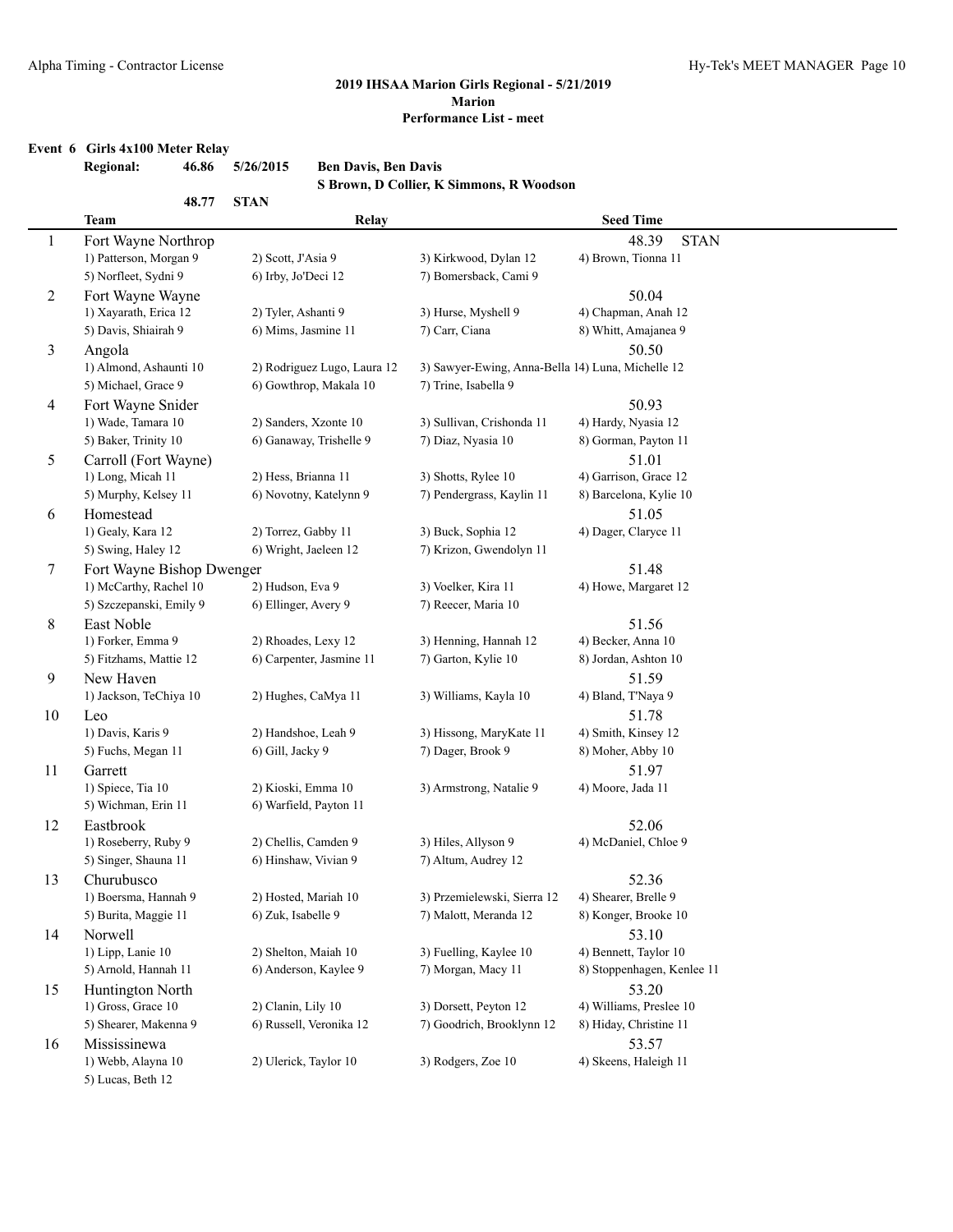## **Event 7 Girls 400 Meter Dash**

|    | <b>Regional:</b><br>54.43 | 5/23/2017   |    | Lynna Irby, Pike          |                  |  |
|----|---------------------------|-------------|----|---------------------------|------------------|--|
|    | <b>Regional:</b><br>55.09 | 5/27/2014   |    | Lynna Irby, Pike          |                  |  |
|    | 57.38<br>Name             | <b>STAN</b> |    | <b>Year School</b>        | <b>Seed Time</b> |  |
| 1  | Fones, Carli              |             | 11 | Mississinewa              | 57.40            |  |
| 2  | Lane, Kaylee              |             | 12 | Elwood Community          | 57.94            |  |
| 3  | Gorman, Payton            |             | 11 | Fort Wayne Snider         | 58.19            |  |
| 4  | Swing, Haley              |             | 12 | Homestead                 | 58.40            |  |
| 5  | Irby, Jo'Deci             |             | 12 | Fort Wayne Northrop       | 58.98            |  |
| 6  | Ernsberger, Aleka         |             | 11 | Westview                  | 59.21            |  |
| 7  | Goodrich, Brooklynn       |             | 12 | Huntington North          | 1:00.50          |  |
| 8  | Kuhn, Samantha            |             | 11 | Fremont                   | 1:01.57          |  |
| 9  | Mast, Lilly               |             | 10 | West Noble                | 1:01.92          |  |
| 10 | Lane, Anna                |             | 11 | Fort Wayne North Side     | 1:01.93          |  |
| 11 | Jones, Rhylee             |             | 11 | Homestead                 | 1:02.30          |  |
| 12 | Bales, Lauren             |             |    | 10 Norwell                | 1:02.38          |  |
| 13 | Bayman, Addison           |             | 11 | Woodlan                   | 1:02.86          |  |
| 14 | Hansen, Brooke            |             | 9  | Carroll (Fort Wayne)      | 1:03.08          |  |
| 15 | Buczak, Abigail           |             | 11 | Fort Wayne Bishop Dwenger | 1:03.16          |  |
| 16 | Brock, Erika              |             | 11 | Eastside                  | 1:03.33          |  |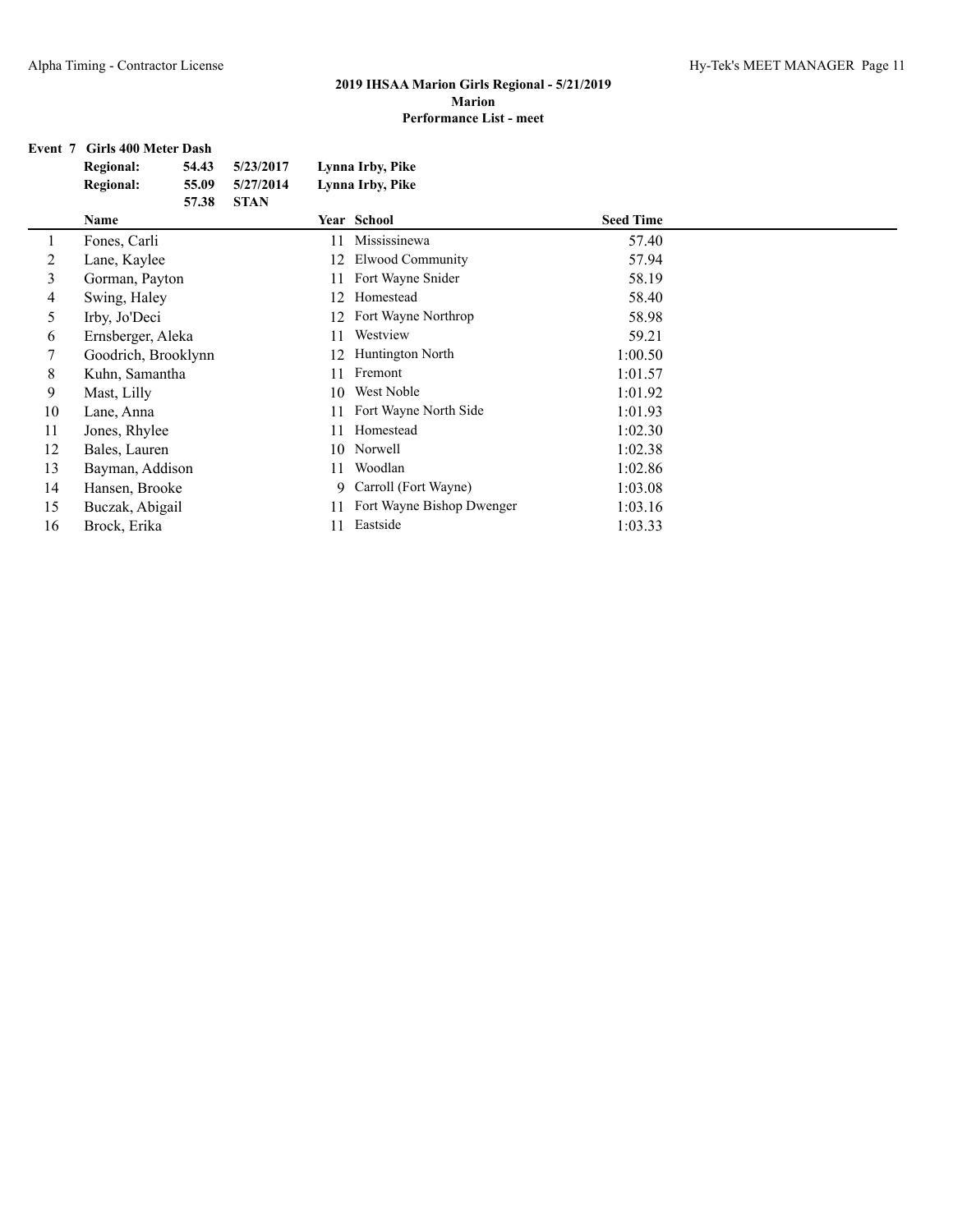## **Event 8 Girls 300 Meter Hurdles**

|    | <b>Regional:</b><br>43.10<br>2014      | <b>Plenseh-tay Sakeuh, Lapel</b>   |                  |
|----|----------------------------------------|------------------------------------|------------------|
|    | <b>Regional:</b><br>43.10<br>5/27/2014 | <b>Plenseh-tay Sakeuh, Lapel</b>   |                  |
|    | 45.32<br><b>STAN</b>                   |                                    |                  |
|    | Name                                   | Year School                        | <b>Seed Time</b> |
|    | Buck, Sophia                           | Homestead<br>12                    | 46.22            |
| 2  | Kirkwood, Dylan                        | Fort Wayne Northrop<br>12          | 46.45            |
| 3  | Lucas, Beth                            | Mississinewa<br>12                 | 46.88            |
| 4  | Rodriguez Lugo, Laura                  | 12 Angola                          | 47.14            |
| 5  | Altum, Audrey                          | Eastbrook<br>12                    | 47.18            |
| 6  | Smith, Adison                          | Fort Wayne Concordia Luthera<br>10 | 47.29            |
| 7  | Van De Weg, Marissa                    | Adams Central<br>9                 | 47.41            |
| 8  | Handshoe, Leah                         | Leo<br>9                           | 48.69            |
| 9  | Henning, Hannah                        | East Noble<br>12                   | 48.83            |
| 10 | Bussard, Brittany                      | Northfield<br>12                   | 49.33            |
| 11 | Maley, Mariah                          | East Noble<br>10                   | 49.69            |
| 12 | Morris, Faith                          | Bellmont<br>10                     | 49.76            |
| 13 | Wright, Jaeleen                        | Homestead<br>12                    | 49.77            |
| 14 | Hardy, Nyasia                          | Fort Wayne Snider<br>12            | 49.99            |
| 15 | Ruder, Kelsey                          | Elwood Community<br>11             | 50.21            |
| 16 | Malone, Jaycee                         | Prairie Heights<br>10.             | 50.25            |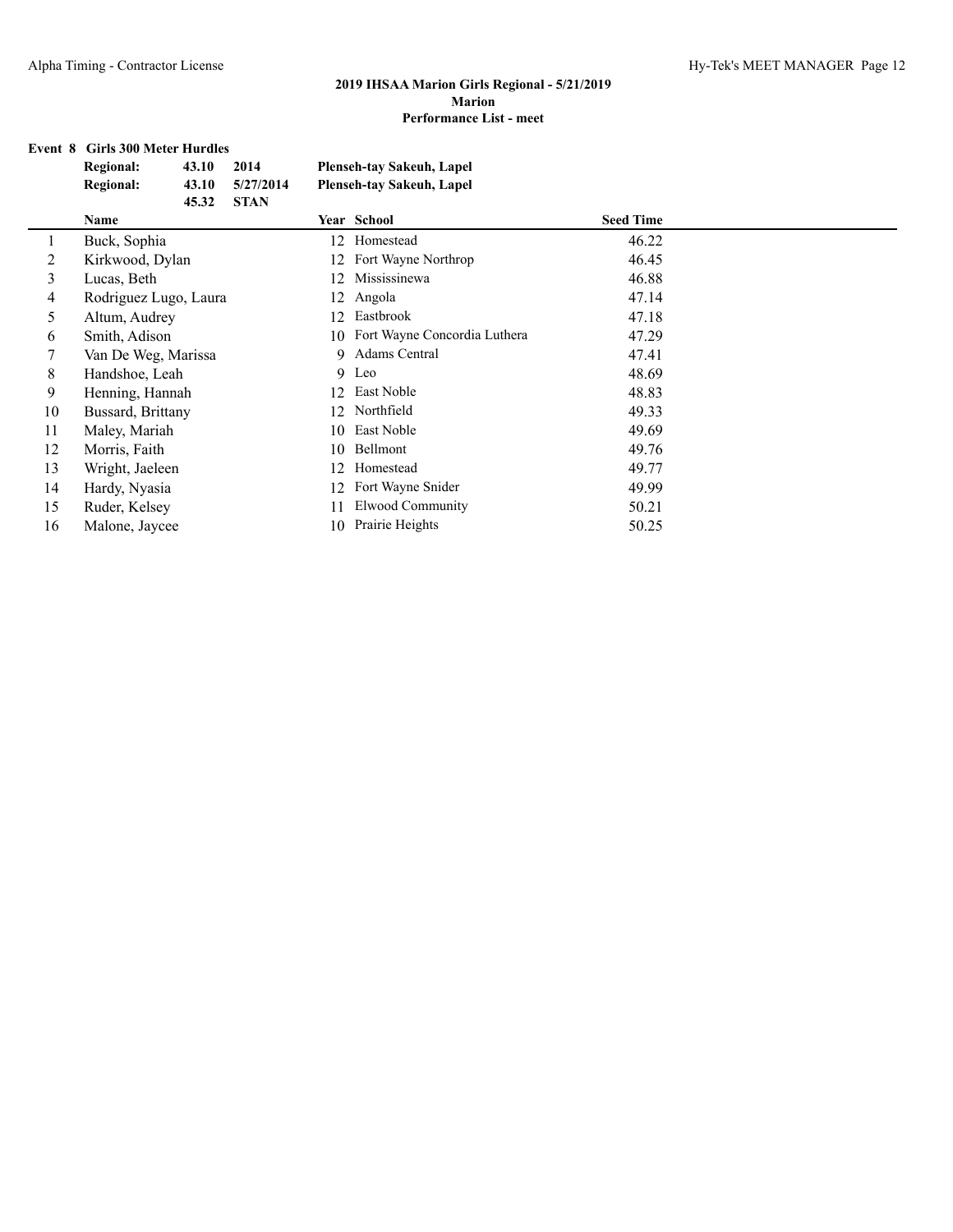#### **Event 9 Girls 800 Meter Run**

|    | <b>Regional:</b>    | 2:11.88 | 2010        |    | <b>Abby Farley, Park Tudor</b> |                  |             |
|----|---------------------|---------|-------------|----|--------------------------------|------------------|-------------|
|    |                     | 2:16.24 | <b>STAN</b> |    |                                |                  |             |
|    | Name                |         |             |    | Year School                    | <b>Seed Time</b> |             |
| 1  | Dvorak, Julia       |         |             | 11 | Homestead                      | 2:10.45          | <b>STAN</b> |
| 2  | Wiley, Addison      |         |             |    | 9 Huntington North             | 2:11.98          | <b>STAN</b> |
| 3  | Duffus, Zoe         |         |             | 10 | Carroll (Fort Wayne)           | 2:17.74          |             |
| 4  | Woods, Katie        |         |             |    | 9 Fort Wayne Bishop Dwenger    | 2:19.20          |             |
| 5  | Mays, Abby          |         |             |    | Fort Wayne Concordia Luthera   | 2:20.04          |             |
| 6  | Steele, Nora        |         |             | 10 | Fort Wayne Bishop Dwenger      | 2:21.26          |             |
| 7  | Clements, Mallory   |         |             | 11 | Carroll (Fort Wayne)           | 2:23.06          |             |
| 8  | Patch, Kallee       |         |             | 11 | South Adams                    | 2:24.01          |             |
| 9  | Early, Jasmine      |         |             | 11 | Fort Wayne Northrop            | 2:24.76          |             |
| 10 | Biernat, Samantha   |         |             | 11 | Angola                         | 2:25.31          |             |
| 11 | Fuelling, Kaylee    |         |             | 10 | Norwell                        | 2:26.11          |             |
| 12 | Gentz, Abbey        |         |             | 10 | Woodlan                        | 2:27.00          |             |
| 13 | Farr, Morgan        |         |             | 12 | Southwood                      | 2:28.20          |             |
| 14 | Jackson, Selah      |         |             | 10 | Oak Hill                       | 2:29.68          |             |
| 15 | Smolinske, Olivia   |         |             | 12 | East Noble                     | 2:34.71          |             |
| 16 | Placencia, Valencia |         |             | 10 | Garrett                        | 2:34.81          |             |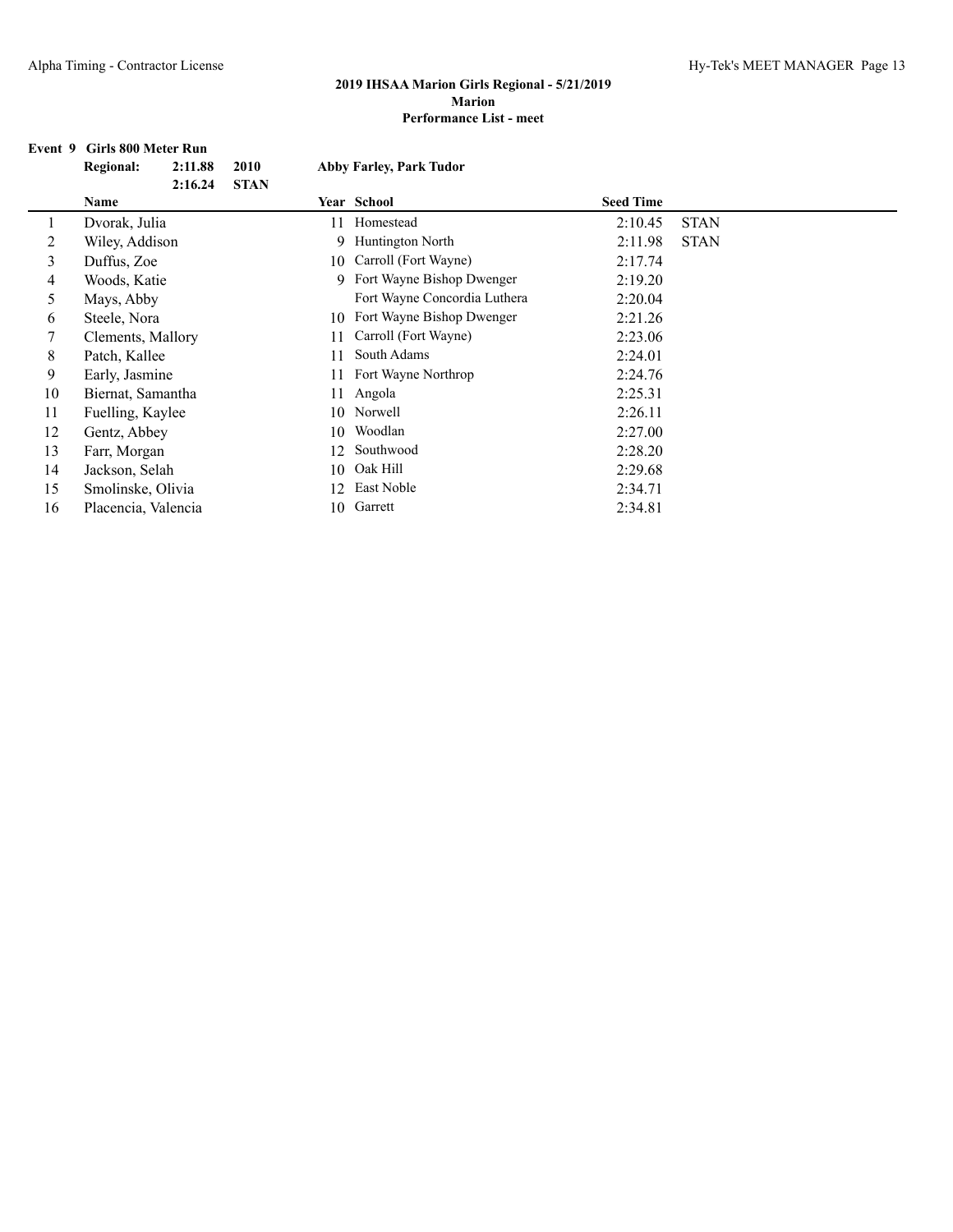## **Event 10 Girls 3200 Meter Run**

|    | <b>Regional:</b><br>10:36.69<br>2012 | <b>Brenna Poulsen, North Central</b> |                         |  |  |
|----|--------------------------------------|--------------------------------------|-------------------------|--|--|
|    | 10:51.56<br><b>STAN</b><br>Name      | Year School                          | <b>Seed Time</b>        |  |  |
| 1  | Hathaway, Meagan                     | Carroll (Fort Wayne)<br>12           | <b>STAN</b><br>10:39.91 |  |  |
| 2  | Strzelecki, Erin                     | Fort Wayne Bishop Dwenger<br>11      | <b>STAN</b><br>10:44.35 |  |  |
| 3  | Green, Abby                          | Carroll (Fort Wayne)<br>12           | 11:04.23                |  |  |
| 4  | Lambert, Sydney                      | Norwell<br>11                        | 11:05.58                |  |  |
| 5. | Gamble, Mollie                       | Oak Hill<br>11                       | 11:06.98                |  |  |
| 6  | Faber, Amelia                        | 9 Homestead                          | 11:26.40                |  |  |
| 7  | McKillip, Alyssa                     | Northfield<br>11                     | 11:42.66                |  |  |
| 8  | Cates, Ellie                         | Fort Wayne Concordia Luthera<br>11   | 11:54.28                |  |  |
| 9  | Busch, Sarah                         | Fort Wayne Bishop Luers<br>10        | 11:56.46                |  |  |
| 10 | McCulloch, Kayla                     | East Noble<br>12                     | 11:57.02                |  |  |
| 11 | Sturwold, McKenzie                   | South Adams<br>9                     | 12:00.32                |  |  |
| 12 | Beeber, Susan                        | Fort Wayne Bishop Dwenger<br>11      | 12:04.73                |  |  |
| 13 | Norris, Eden                         | 9 Leo                                | 12:09.43                |  |  |
| 14 | Winebrenner, Riley                   | Dekalb<br>10                         | 12:09.65                |  |  |
| 15 | Fisher, Aurora                       | Mississinewa<br>11                   | 12:17.10                |  |  |
| 16 | Clemens, Taylor                      | Angola<br>11                         | 12:18.05                |  |  |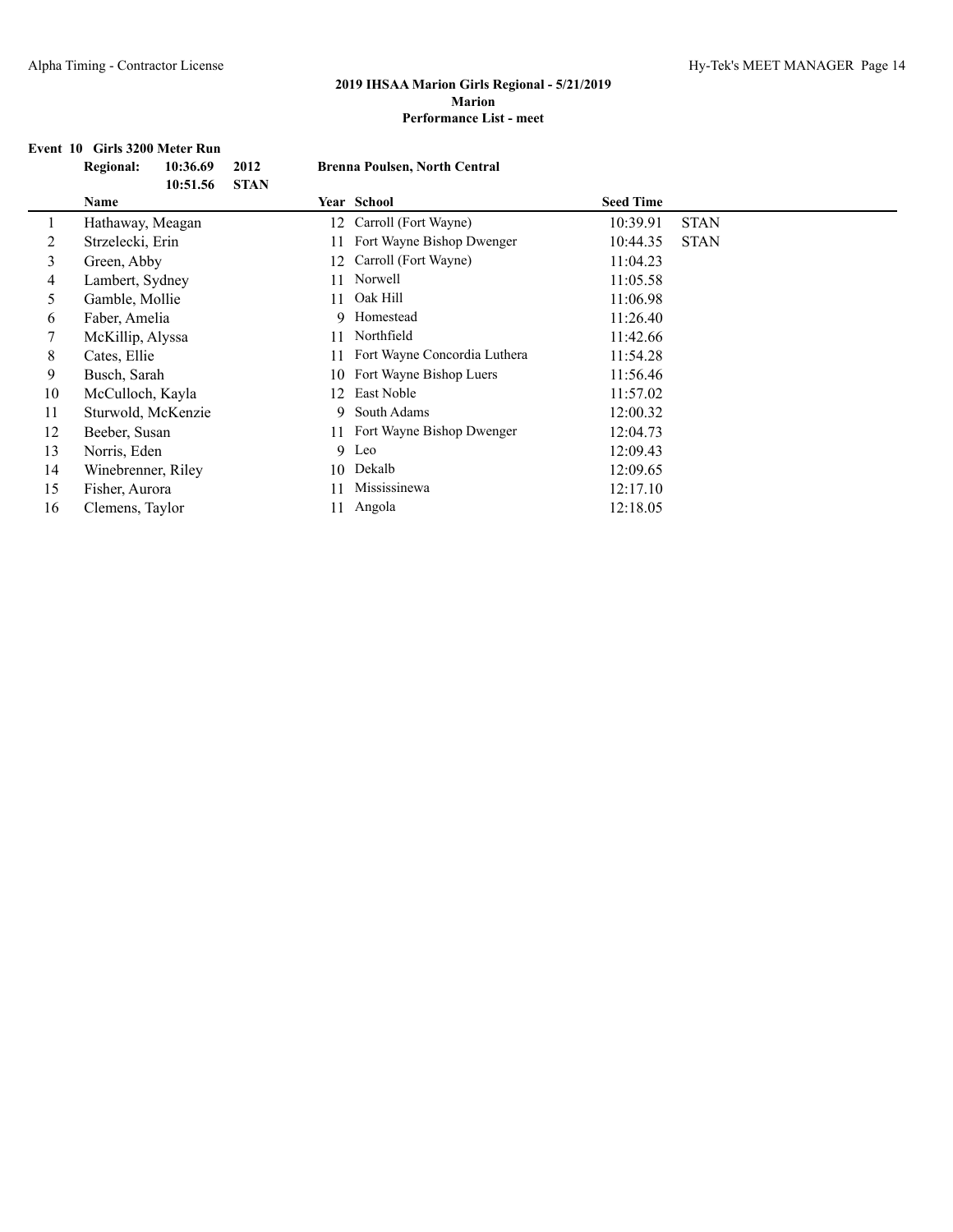## **Event 11 Girls 4x400 Meter Relay**

## **Regional: 3:51.15 2012 Lawrence Central, Lawrence Central**

**3:57.25 STAN**

## **J McCray, A Hall, B Thomas, M Holder**

|                | <b>Team</b>                                 | Relay                                               |                                             | <b>Seed Time</b>                    |
|----------------|---------------------------------------------|-----------------------------------------------------|---------------------------------------------|-------------------------------------|
| 1              | Fort Wayne Northrop                         |                                                     |                                             | 4:02.60                             |
|                | 1) Patterson, Morgan 9                      | 2) Early, Jasmine 11                                | 3) Kirkwood, Dylan 12                       | 4) Irby, Jo'Deci 12                 |
|                | 5) Irby, Liberty 10                         | 6) Norfleet, Sydni 9                                | 7) Thatcher, Amanda 9                       | 8) Brown, Tionna 11                 |
| $\overline{2}$ | Homestead                                   |                                                     |                                             | 4:04.22                             |
|                | 1) Gealy, Kara 12                           | 2) Swing, Haley 12                                  | 3) Dvorak, Julia 11                         | 4) Jones, Rhylee 11                 |
|                | 5) Buck, Sophia 12                          | 6) Smith, Amaya 9                                   | 7) Dager, Claryce 11                        |                                     |
| 3              | Huntington North                            |                                                     |                                             | 4:04.60                             |
|                | 1) Slagel, Regan 9                          | 2) Goodrich, Brooklynn 12                           | 3) Wiley, Addison 9                         | 4) McDonald, Meg 11                 |
|                | 5) Aschliman, Alexandria 11                 | 6) Hiday, Christine 11                              |                                             |                                     |
| 4              | Fort Wayne North Side                       |                                                     |                                             | 4:09.31                             |
|                | 1) Benson, Takyira 10                       | 2) Lane, Anna 11                                    | 3) Mitchell, Trinity 12                     | 4) Springer, Zyara 10               |
|                | 5) Wilchar, Makyla 12                       | 6) Lane, Julia 9                                    | 7) Wells-White, Dominique 11                |                                     |
| 5              | Fort Wayne Bishop Dwenger                   |                                                     |                                             | 4:12.56                             |
|                | 1) Nix, Katie 11                            | 2) Steele, Nora 10                                  | 3) Buczak, Abigail 11                       | 4) Woods, Katie 9                   |
|                | 5) Howe, Margaret 12                        | 6) McCarthy, Rachel 10                              |                                             |                                     |
| 6              | Angola                                      |                                                     |                                             | 4:14.10                             |
|                | 1) Rodriguez Lugo, Laura 12                 | 2) Sawyer-Ewing, Anna-Bella 12 3) Luna, Michelle 12 |                                             | 4) Michael, Grace 9                 |
|                | 5) Gowthrop, Makala 10                      | 6) Almond, Ashaunti 10                              | 7) Flatt, Gracie 9                          |                                     |
| 7              | Fort Wayne Snider                           |                                                     |                                             | 4:14.12                             |
|                | 1) Turner, Qualynndriqueka 9                | 2) Gorman, Payton 11                                | 3) Kepney, Jada 11                          | 4) Hardy, Nyasia 12                 |
|                | 5) Boone, Camayah 10                        | 6) Shoemaker, Emmaline 12                           | 7) Dial, Acacia 9                           | 8) Jackson, Brianna 11              |
| 8              | Churubusco                                  |                                                     |                                             | 4:14.37                             |
|                | 1) Graft, Katie 9                           | 2) Burita, Maggie 11                                | 3) Malott, Meranda 12                       | 4) Shearer, Brelle 9                |
|                | 6) McCart, Jordan 9<br>5) Konger, Brooke 10 |                                                     | 7) Zuk, Isabelle 9                          | 8) Debolt, Cara 9                   |
| 9              | Fort Wayne Concordia Luthera                |                                                     |                                             | 4:14.40                             |
|                | 1) Taylor, Zoie 9                           | 2) Hellinger, Elizabeth 9                           | 3) Smith, Adison 10                         | 4) Shaeffer, Scarlett-Ann 10        |
|                | 5) Butler, Brenna 10                        | 6) Witmer, Natalie 12                               | 7) Mays, Abby                               |                                     |
| $10\,$         | Leo                                         |                                                     |                                             | 4:14.97                             |
|                | 1) Fuchs, Megan 11                          | 2) Smith, Kinsey 12                                 | 3) Davis, Karis 9                           | 4) Schleinkoffer, Sarah 10          |
|                | 5) Moher, Abby 10                           | 6) Norris, Eden 9                                   | 7) Beaubien, Renee 9                        | 8) Handshoe, Leah 9                 |
| 11             | Oak Hill                                    |                                                     |                                             | 4:15.59                             |
|                | 1) Trexler, Adrianna 12                     | 2) Revennaugh, Zoe 9                                | 3) Thompson, Alyssa 9                       | 4) Dodson, Ireland 11               |
|                | 5) Biddle, Carlee 10                        | 6) Jackson, Selah 10                                | 7) McCorkle, Brittany 12                    |                                     |
| 12             | East Noble<br>1) Henning, Hannah 12         |                                                     |                                             | 4:16.76<br>4) Smolinske, Olivia 12  |
|                | 5) Wilson, Aiva 10                          | 2) Becker, Anna 10<br>6) Weng, Erin 9               | 3) Rummel, Olivia 11<br>7) Loera, Alondra 9 | 8) Maley, Mariah 10                 |
|                |                                             |                                                     |                                             |                                     |
| 13             | Westview<br>1) Miller, Jordan 12            | 2) Ernsberger, Aleka 11                             | 3) Eash, Penelope 9                         | 4:17.04<br>4) McMahon, Rosamaria 10 |
|                | 5) Castillo, Samantha 10                    | 6) Schwartz, Hannah 10                              | 7) Lantz, Lavinnia 11                       |                                     |
|                | South Adams                                 |                                                     |                                             | 4:20.58                             |
| 14             | 1) Dague, Taylor 11                         | 2) Smith, Alison 9                                  | 3) Von Gunten, Isabel 11                    | 4) Patch, Kallee 11                 |
|                | 5) Sturwold, McKenzie 9                     | 6) Harruff, Eliza 12                                |                                             |                                     |
| 15             | Norwell                                     |                                                     |                                             | 4:21.39                             |
|                | 1) Lipp, Lanie 10                           | 2) Shelton, Maiah 10                                | 3) Fuelling, Kaylee 10                      | 4) Misch, Addison 11                |
|                | 5) Lambert, Sydney 11                       | 6) Fiedler, Autumn 12                               | 7) Bales, Lauren 10                         | 8) Stoppenhagen, Kenlee 11          |
| 16             | Eastbrook                                   |                                                     |                                             | 4:22.56                             |
|                | 1) Cox, Kaylene 12                          | 2) Chellis, Camden 9                                | 3) Hiles, Allyson 9                         | 4) Manning, Rachel 10               |
|                | 5) Seymoure, Kelsie 12                      | 6) Neargardner, Emma 9                              | 7) Brown, Grace 11                          | 8) McLaughlin, Lily 9               |
|                |                                             |                                                     |                                             |                                     |